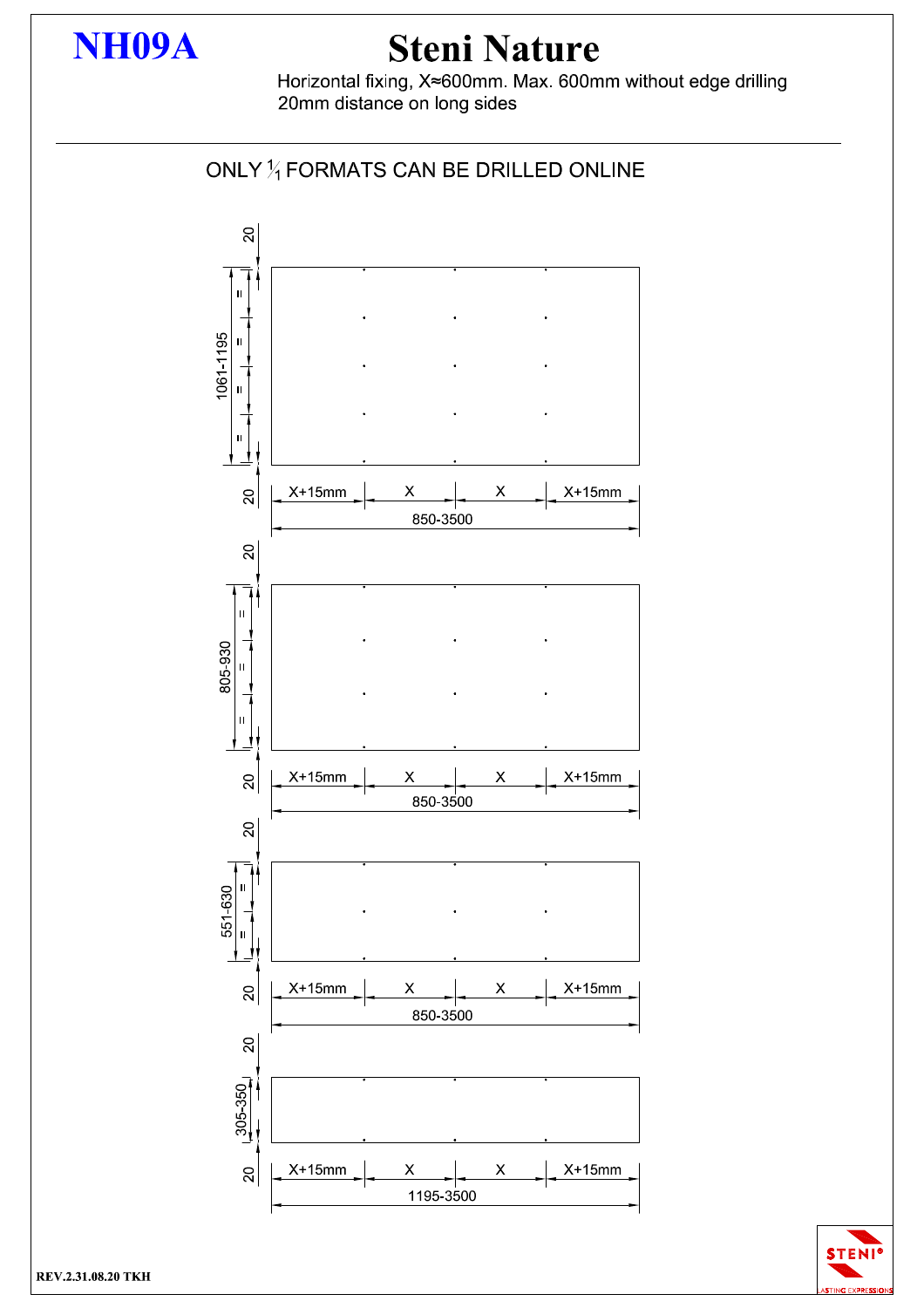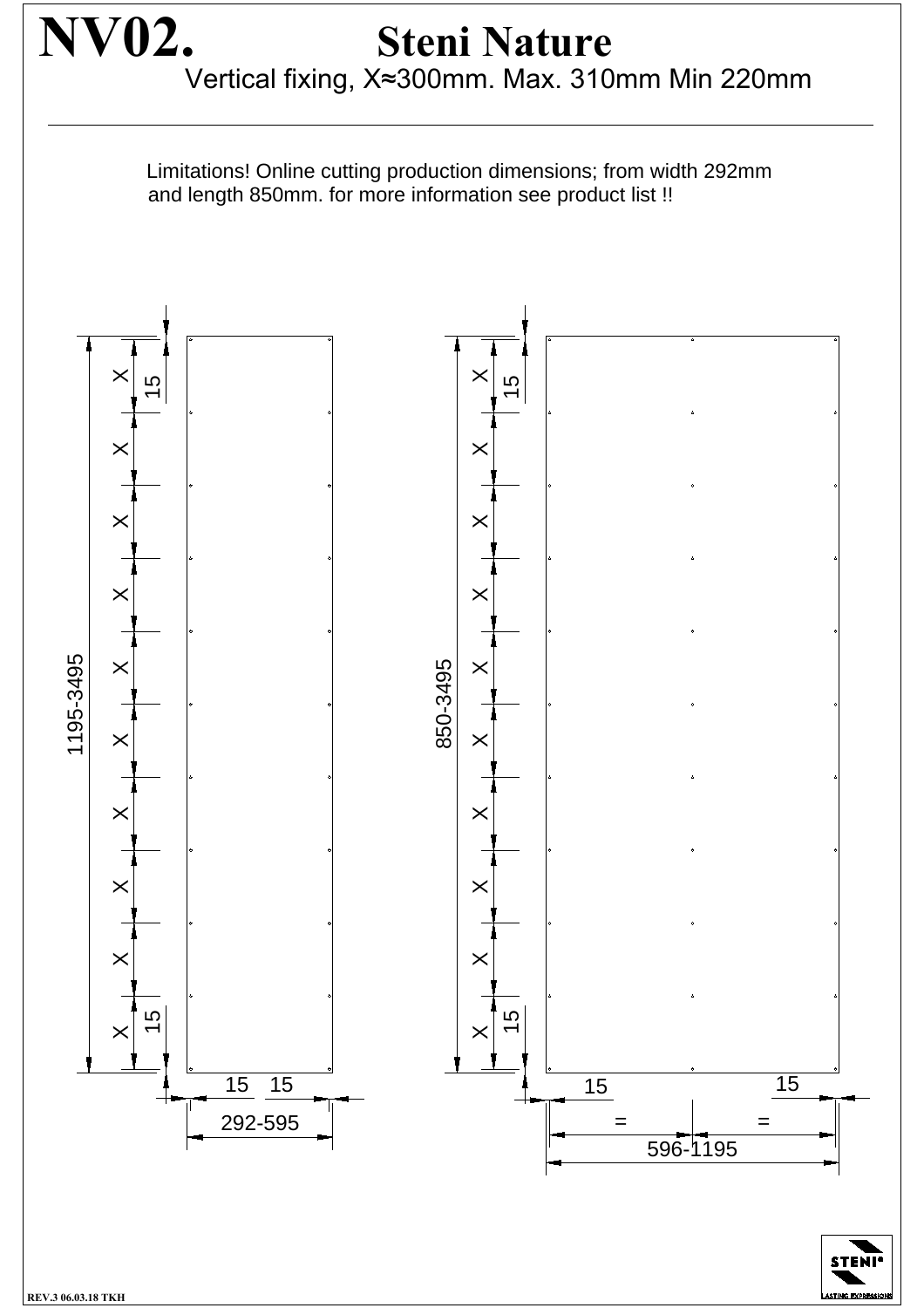## **NV01. Steni Nature**

Vertical fixing, X≈300mm with "kotling". Max. 310mm Min 220mm

Limitations! Online cutting production dimensions; from width 292mm and length 850mm. for more information see product list !!